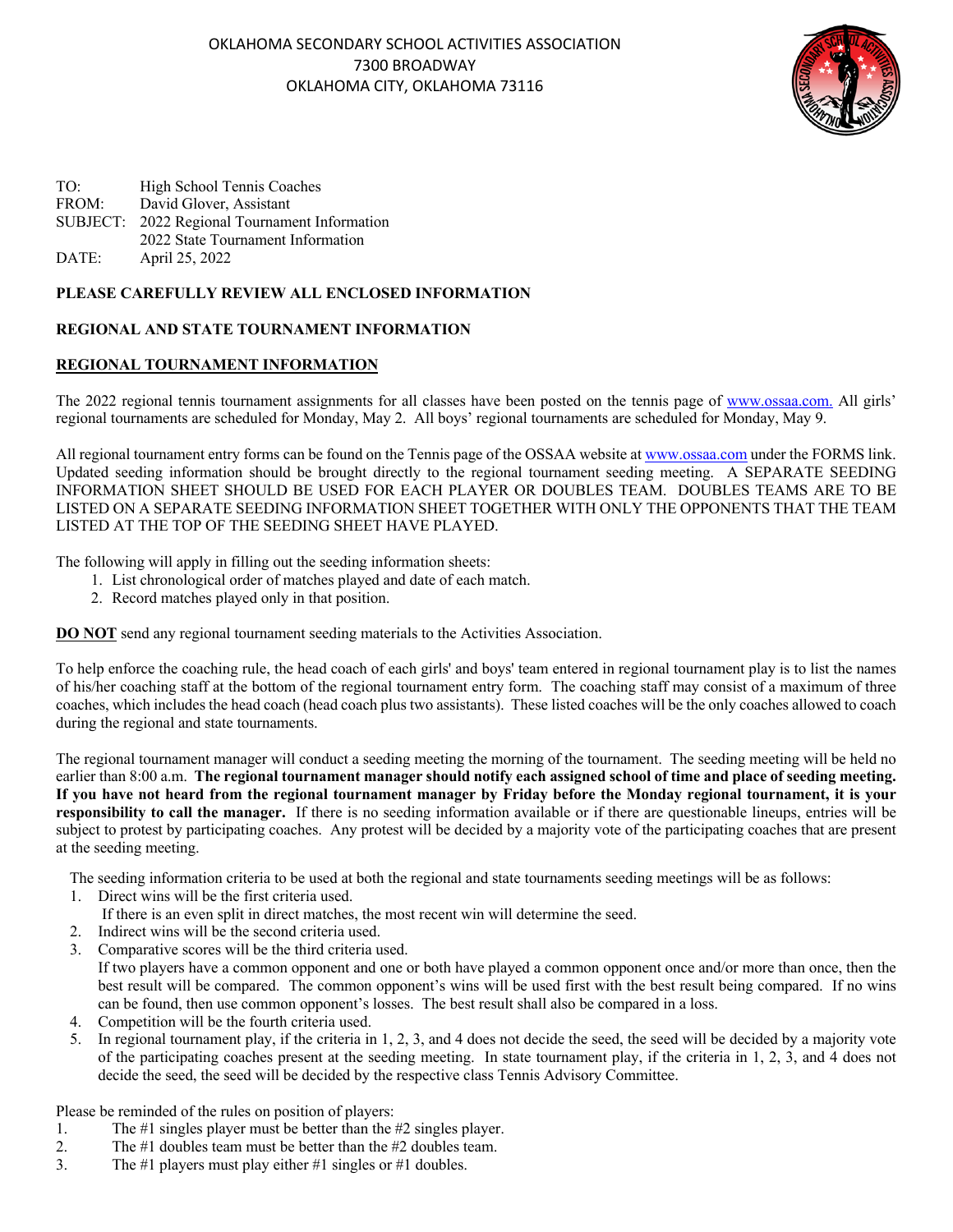

In regional tournament play, each singles or doubles entry must furnish one can of new balls with the winner of each match carrying the new balls forward to the next match. The loser will receive the used balls. The Activities Association will furnish balls for the state tournaments.

Official brackets are posted on the web for the regional tournament managers. There shall be no change made in the brackets unless weather conditions do not allow the completion of non-state qualifying matches.

For additional information regarding regional tournament play, please refer to your 2021-2022 OSSAA Tennis Manual.

# **STATE TOURNAMENT INFORMATION**

The 2022 State Tennis Tournament schedule is below. **READ THIS SCHEDULE CAREFULLY AS THE SCHEDULE ROTATES EACH YEAR**. **Participants should report to the tournament desk at least 30 minutes before scheduled starting time.** The Girls State Tournament will be played on May 6 and 7, and the Boys State Tournament will be played on May 13 and 14. ALL STATE TOURNAMENT MATCHES WILL BE PLAYED AT THE OKLAHOMA CITY TENNIS CENTER located at 3400 N. Portland in Oklahoma City.

The open seeding meeting for the Girls State Tournament will be held Thursday, May 5, at Crossing Christian School's gymnasium at 6:30 pm. The open seeding meeting for the Boys State Tournament will be held Thursday, May 12 at Crossings Christian School's gymnasium.

At the State Tournament seeding meetings, the coach of each participant who has qualified for the State Tournament must provide twenty (20) copies of the participant's won/lost record for the entire season and whom the record was against. If the coach of a participant does not provide this information, it will be left to the Coaches Advisory Committee of the respective class of tennis where to seed the participant based upon the participant's regional tournament information.

If a player qualifies for the State Tournament and cannot participate because of illness, injury, graduation, academic eligibility or death in family, an alternate from the respective team's alternate list may be used. If there is no alternate listed or available, then the  $5<sup>th</sup>$  place finisher(s) from the regional tournament event will advance to the state tournament. If the  $5<sup>th</sup>$  place finisher(s) is or are not available, the 6th place finisher(s) from the Regional Tournament will advance. **Notify David Glover at the OSSAA immediately if you have a qualifier who will not be participating in the State Tournament.**

To aid the roving umpires in identification of coaches at the State Tournament, coaches will be given a visible identification tag before the state tournament begins. Identification tags will be given out at the State Tournament's Thursday night seeding meetings, and Friday morning at the State Tournament site if a coach did not attend the Thursday night seeding meeting. Coaches shall wear this visible identification tag at the state tournament site at all times.

For additional information about state tournament play, please refer to your 2021-2022 OSSAA Tennis Manual.

# **ACADEMIC ACHIEVEMENT AWARDS**

Please remember that academic achievement award applications for **Girls'** teams must be scanned and emailed/and or faxed no later than **May 3,** and for **Boys' teams** must be scanned and emailed/and or faxed no later than **May 10**. Information regarding Academic Achievement Awards can be found on the Tennis page of the OSSAA website.

If you have any questions, please do not hesitate to call me at  $(405)$  840-1116 or e-mail at dglover@ossaa.com.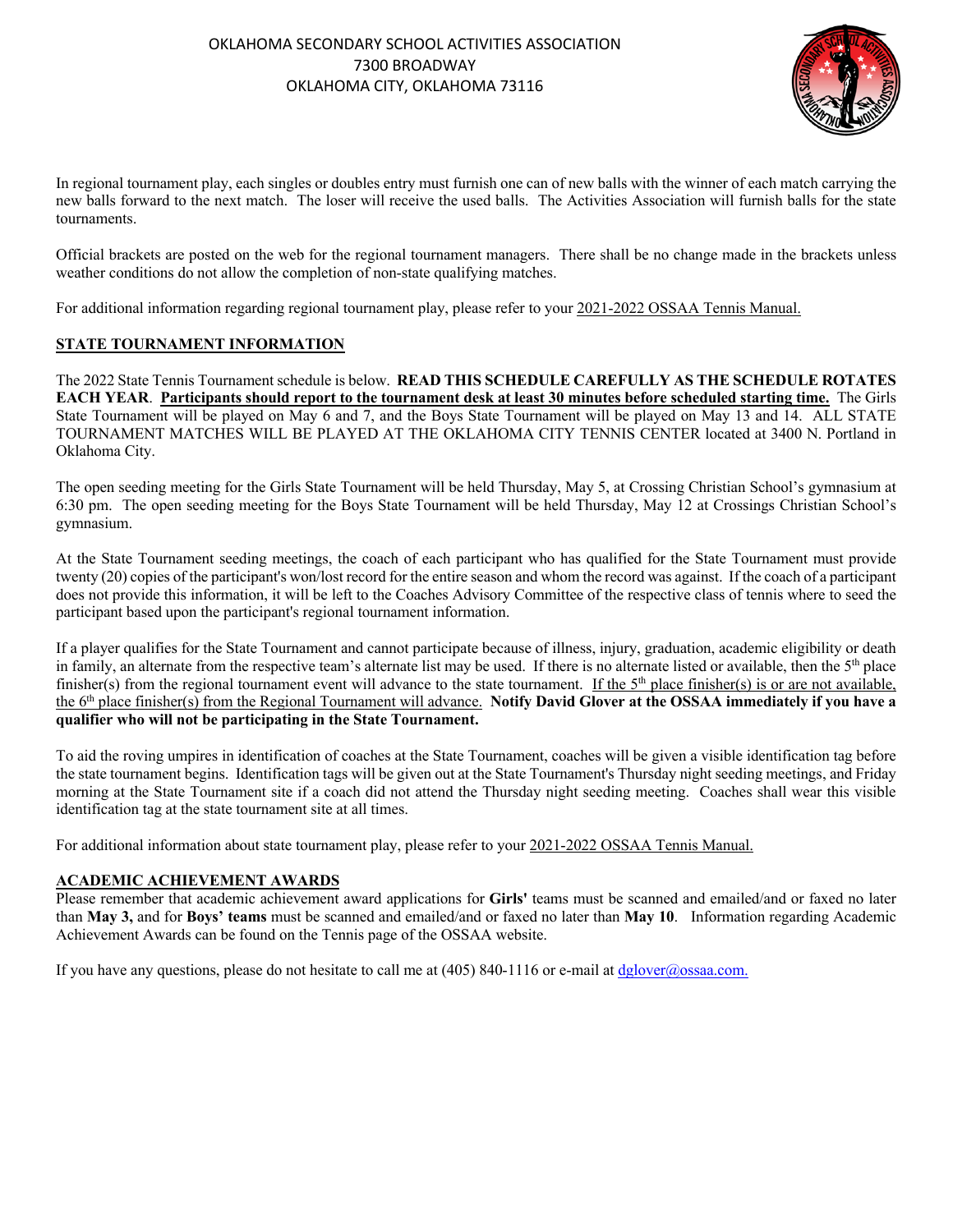# OKLAHOMA SECONDARY SCHOOL ACTIVITIES ASSOCIATION 7300 BROADWAY OKLAHOMA CITY, OKLAHOMA 73116



#### **2021 STATE HIGH SCHOOL TENNIS TOURNAMENT**

#### **Friday - Oklahoma City Tennis Center**

| Time  | <b>Class</b> | Event        | Number         | <b>Type of Match</b> |
|-------|--------------|--------------|----------------|----------------------|
| 8:00  | 5A           | #1 Singles   | 8              | 1st Round            |
| 8:00  | 5A           | #2 Singles   | 8              | 1st Round            |
| 8:00  | 5A           | #1 Doubles   | 8              | 1st Round            |
| 9:15  | 5A           | #2 Doubles   | 8              | 1st Round            |
| 9:15  | 6A           | $#1$ Singles | 8              | 1st Round            |
| 9:15  | 6A           | #2 Singles   | 8              | 1st Round            |
| 10:30 | 6A           | #1 Doubles   | 8              | 1st Round            |
| 10:30 | 6A           | #2 Doubles   | 8              | 1st Round            |
| 10:30 | 4A           | $#1$ Singles | 8              | 1st Round            |
| 11:45 | 4A           | #2 Singles   | 8              | 1st Round            |
| 11:45 | 4A           | #1 Doubles   | 8              | 1st Round            |
| 11:45 | 4A           | #2 Doubles   | 8              | 1st Round            |
| 1:00  | 5A           | #1 Singles   | 4 winners      | <b>Quarters</b>      |
| 1:00  | 5A           | #1 Singles   | $\overline{4}$ | Consolation          |
| 1:00  | 5A           | $#2$ Singles | 4 winners      | <b>Quarters</b>      |
| 1:00  | 5A           | #2 Singles   | $\overline{4}$ | Consolation          |
| 1:00  | 5A           | #1 Doubles   | 4 winners      | Quarters             |
| 1:00  | 5A           | #1 Doubles   | $\overline{4}$ | Consolation          |
| 2:15  | 5A           | #2 Doubles   | 4 winners      | Quarters             |
| 2:15  | 5A           | #2 Doubles   | $\overline{4}$ | Consolation          |
| 2:30  | 6A           | $#1$ Singles | 4 winners      | <b>Quarters</b>      |
| 2:30  | 6A           | #1 Singles   | $\overline{4}$ | Consolation          |
| 3:00  | 6A           | #2 Singles   | 4 winners      | Quarters             |
| 3:00  | 6A           | #2 Singles   | $\overline{4}$ | Consolation          |
| 3:45  | 6A           | #1 Doubles   | 4 winners      | Quarters             |
| 3:45  | 6A           | #1 Doubles   | 4              | Consolation          |
| 4:00  | 6A           | #2 Doubles   | 4 winners      | <b>Quarters</b>      |
| 4:00  | 6A           | #2 Doubles   | 4              | Consolation          |
| 4:30  | 4A           | #1 Singles   | 4 winners      | <b>Quarters</b>      |
| 4:30  | 4A           | $#1$ Singles | 4              | Consolation          |
| 5:15  | 4A           | $#2$ Singles | 4 winners      | <b>Quarters</b>      |
| 5:15  | 4A           | #2 Singles   | $\overline{4}$ | Consolation          |
| 5:30  | 4A           | #1 Doubles   | 4 winners      | <b>Quarters</b>      |
| 5:30  | 4A           | #1 Doubles   | $\overline{4}$ | Consolation          |
| 6:00  | 4A           | #2 Doubles   | 4 winners      | Quarters             |
| 6:00  | 4A           | #2 Doubles   | $\overline{4}$ | Consolation          |

### **Saturday - Oklahoma City Tennis Center**

| Time  | <b>Class</b> | Event        | <b>Number</b>  | <b>Type of Match</b> |
|-------|--------------|--------------|----------------|----------------------|
| 8:00  | 5A           | #1 Singles   | 4              | Consolation          |
| 8:00  | 5A           | $#2$ Singles | 4              | Consolation          |
| 8:00  | 5A           | #1 Doubles   | $\overline{4}$ | Consolation          |
| 8:00  | 5A           | #2 Doubles   | 4              | Consolation          |
| 8:00  | 6A           | $#1$ Singles | 4              | Consolation          |
| 8:00  | 6A           | $#2$ Singles | 4              | Consolation          |
| 9:15  | 6A           | #1 Doubles   | 4              | Consolation          |
| 9:15  | 6A           | #2 Doubles   | 4              | Consolation          |
| 9:30  | 4A           | $#1$ Singles | 4              | Consolation          |
| 9:30  | 4A           | $#2$ Singles | 4              | Consolation          |
| 10:00 | 4A           | #1 Doubles   | 4              | Consolation          |
| 10:00 | 4A           | #2 Doubles   | 4              | Consolation          |
| 10:45 | 5A           | $#1$ Singles | $\overline{2}$ | Semi-finals          |
| 10:45 | 5A           | #1 Singles   | $\overline{2}$ | Consolation          |
| 10:45 | 5A           | $#2$ Singles | $\overline{2}$ | Semi-finals          |
| 10:45 | 5A           | $#2$ Singles | $\overline{2}$ | Consolation          |
| 11:00 | 5A           | #1 Doubles   | $\overline{2}$ | Semi-finals          |
| 11:00 | 5A           | #1 Doubles   | 2              | Consolation          |
| 11:00 | 5A           | #2 Doubles   | 2              | Semi-finals          |
| 11:00 | 5A           | #2 Doubles   | $\mathfrak{2}$ | Consolation          |